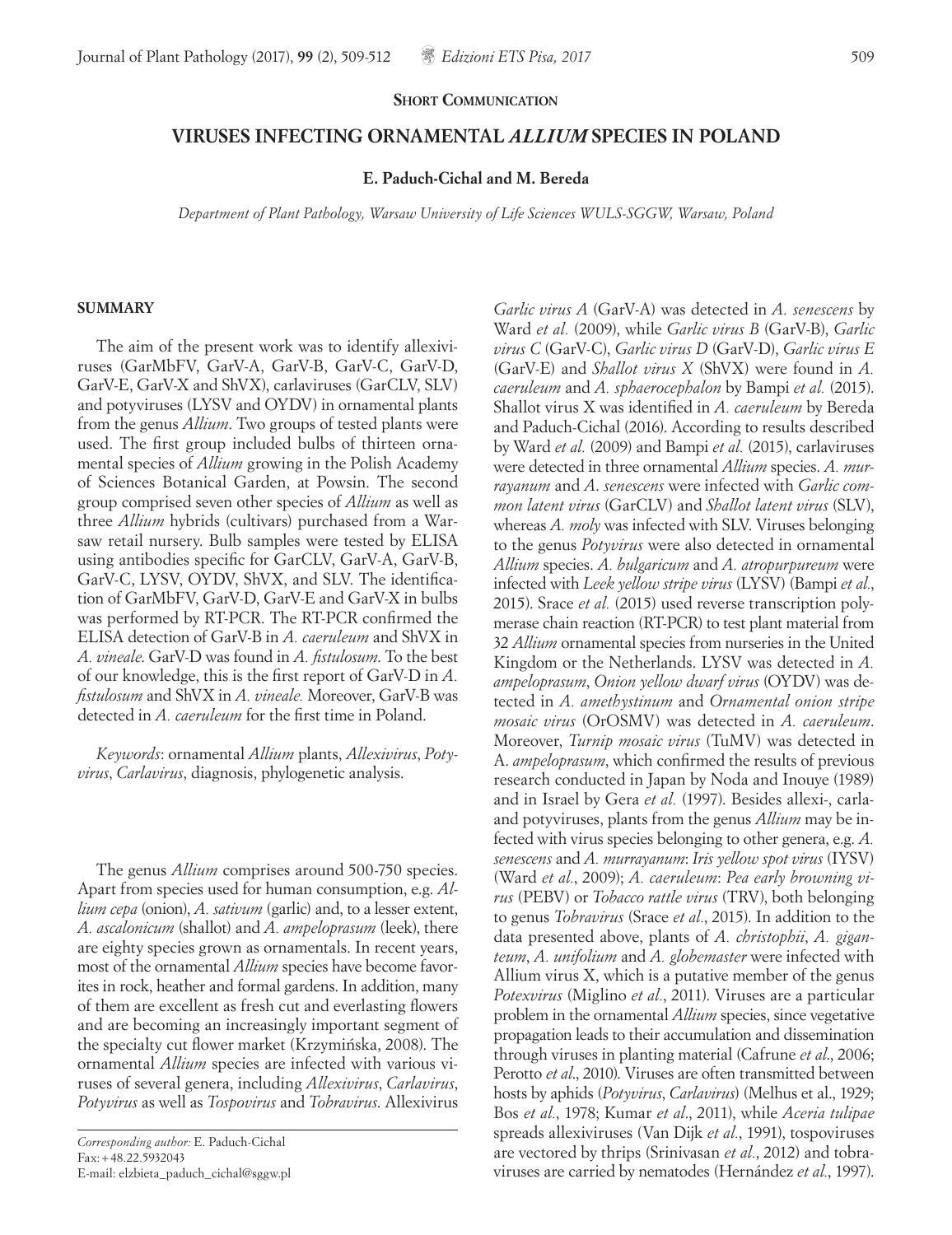Most ornamental *Allium* species infected by viruses show severe discoloration, stunting, and white or yellow streaking of the foliage. The flowers are often aborted (Armitage and De Hertgoh, 2000).

The aim of the conducted research was to examine the potential presence of twelve virus species belonging to the genera *Allexivirus* (GarMbFV, GarV-A, GarV-B, GarV-C, GarV-D, GarV-E, GarV-X, ShVX), *Potyvirus* (OYDV, LYSV) and *Carlavirus* (GarCLV, SLV) in ornamental *Allium* species using the ELISA (enzyme-linked immunosorbent assay) test as well as RT-PCR technique. Virus surveys were performed in twenty ornamental *Allium* species and three *Allium* hybrids (cultivars). Bulb tissue was collected from each *Allium* species and *Allium* cultivar and was further tested. Two groups of plants from the genus *Allium* were used for the study. The first group consisted of 13 botanical species growing in the Polish Academy of Sciences Botanical Garden, Center for Biological Diversity Conservation at Powsin, i.e. *A. aflatunense* (4 bulbs) *A. altaicum* (5 bulbs), *A. carinatum* subsp. *pulchellum* (7 bulbs), *A. fistulosum* (8 bulbs), *A. karataviense* (2 bulbs), *A. pskemense* (5 bulbs), *A. ramosum* (8 bulbs), *A. schoenoprasum* (8 bulbs), *A. senescens* subsp. *montanum* (7 bulbs), *A. stipitatum* (10 bulbs), *A. thunbergii* (8 bulbs), *A. tuberosum* (8 bulbs), *A. vineale* (6 bulbs). The other group comprising *A. atropurpureum* (10 bulbs), *A. caeruleum* (10 bulbs), *A. giganteum* (5 bulbs), *A. nigrum* (syn. *A. multibulbosum*) (10 bulbs), *A. rosenbachianum* (5 bulbs), *A. roseum* (10 bulbs), *A. schubertii* (5 bulbs) and *Allium* cultivars ('Gladiator' – 5 bulbs, 'Mount Everest' – 5 bulbs, 'Purple Sensation' – 10 bulbs) originating from the Netherlands were bought from a garden center in Warsaw.

Detection of GarCLV, GarV-A, GarV-B, GarV-C, LYSV, OYDV ShVX, and SLV was carried out using a commercial ELISA kit (Leibniz Institute DSMZ - German Collection of Microorganisms and Cell Cultures, Braunschweig, Germany). Samples were prepared by grinding 0.5g of fresh bulbs in phosphate buffer saline supplemented with 2% polyvinylpyrrolidone and 0.2% egg albumin in the ratio 1:10 (w:v) and tested according to the manufacturer's protocol. P-nitrophenyl phosphate substrate was utilized for detection and absorbance was measured at 405nm. A test was considered positive if the A<sub>405</sub> of the sample exceeded three times the mean of the negative controls. The positive and negative controls in each ELISA test were from the commercial ELISA kit (DSMZ, Braunschweig, Germany). Absorbance was analysed with an Infinite 200 Pro microplate reader (Tecan, Austria GmbH).

RT-PCR with total RNA and appropriate primers was used in order to confirm the ELISA results and to detect and identify isolates of GarMbFV, GarV-D, GarV-E, GarV-X in garlic plants. Total RNA was extracted from bulb tissues using the silica capture (SC) method described by Malinowski (1997). RNA extracts were subjected to amplification by RT-PCR using the Transcriptor One-Step RT-PCR Kit (Roche Applied Science, Germany)

and primer pairs, designed by the authors, specific to the part of the coat protein gene derived from the coat protein gene of GarMbFV, GarV-A, GarV-B, GarV-C and GarV-D (Table 1). Primer pairs for detection of GarV-E, GarV-X and ShVX were designed in the open reading frame I (ORFI, replicase). Primer pairs for OYDV, GarCLV and SLV detection were designed in the whole coat protein gene. Primer pairs for detection of LYSV were designed by Parrano *et al.* (2012) in a part of the N-terminal domain of the coat protein gene of this virus (Table1). Samples were subjected to reverse transcription for 30min at 50°C, 2min of denaturation at 94°C, followed by 35 cycles of 30 s of denaturation, 45 s annealing (see Table 1 from annealing temperature for each primer set), and 45 s elongation at 68°C with a final extension of 7min at 68°C. The reaction products were resolved by electrophoresis in TBE buffer in 1.2% agarose gel.

The nucleotide sequences were determined using an ABI 3730 Genetic Analyzer (Applied Biosystems, Foster City, CA). Sequence data were assembled using DNA Baser Sequence Assembler ver. 4 (Heracle BioSoft, Romania). Sequence alignments were constructed in MEGA ver. 5 (Tamura *et al.*, 2011). Sequence similarity and identity analysis of the twelve viruses tested for in this study was performed in BioEdit (Hall, 1999).

Of the twelve viruses tested in this study, only three viruses were detected: GarV-B and ShVX, both using ELISA and RT-PCR, and GarV-D using RT-PCR. Amplicons of the expected size were obtained for three, one and four GarV-B, GarV-D and ShVX isolates, respectively. GarV-B was found in three out of ten tested bulbs of *A. caeruleum*. The presence of GarV-B in *A. caeruleum* is in agreement with Bampi *et al.* (2015), who also reported the presence of GarV-C, GarV-D, GarV-E and ShVX in this species. The occurrence of ShVX in *A. caeruleum* was also mentioned by Bereda and Paduch-Cichal (2016). GarV-D was found for the first time in one out of eight bulbs of *A. fistulosum* tested. During this study ShVX was identified for the first time in 4 out of 6 bulbs of *A. vineale* tested. GarCLV, GarMbFV, GarV-A, GarV-C, GarV-E, GarV-X, LYSV, OYDV and SLV and were not found in any of the samples tested. Likewise, Winiarczyk *et al.* (2014) were unable to detect GarCLV, LYSV or OYDV in *A. fistulosum*, *A. senescens* subsp. *montanum* and *A. tuberosum* plants. There is no evidence for the presence of these viruses in species of ornamental *Allium* in Poland.

The obtained PCR products were sequenced and submitted to GenBank with the following accession numbers: GarV-B (GarV-B149\_AC accession No. KX588127, GarV-B150\_AC accession No. KX588128, GarV-B151\_AC accession No. KX588129), GarV-D (GarV-D73AF accession No. KX588130), ShVX (ShVX128\_AV accession No. KX580719, ShVX129\_AV accession No. KX580720, ShVX130 AV accession No. KX580721, ShVX131 AV accession No. KX580722).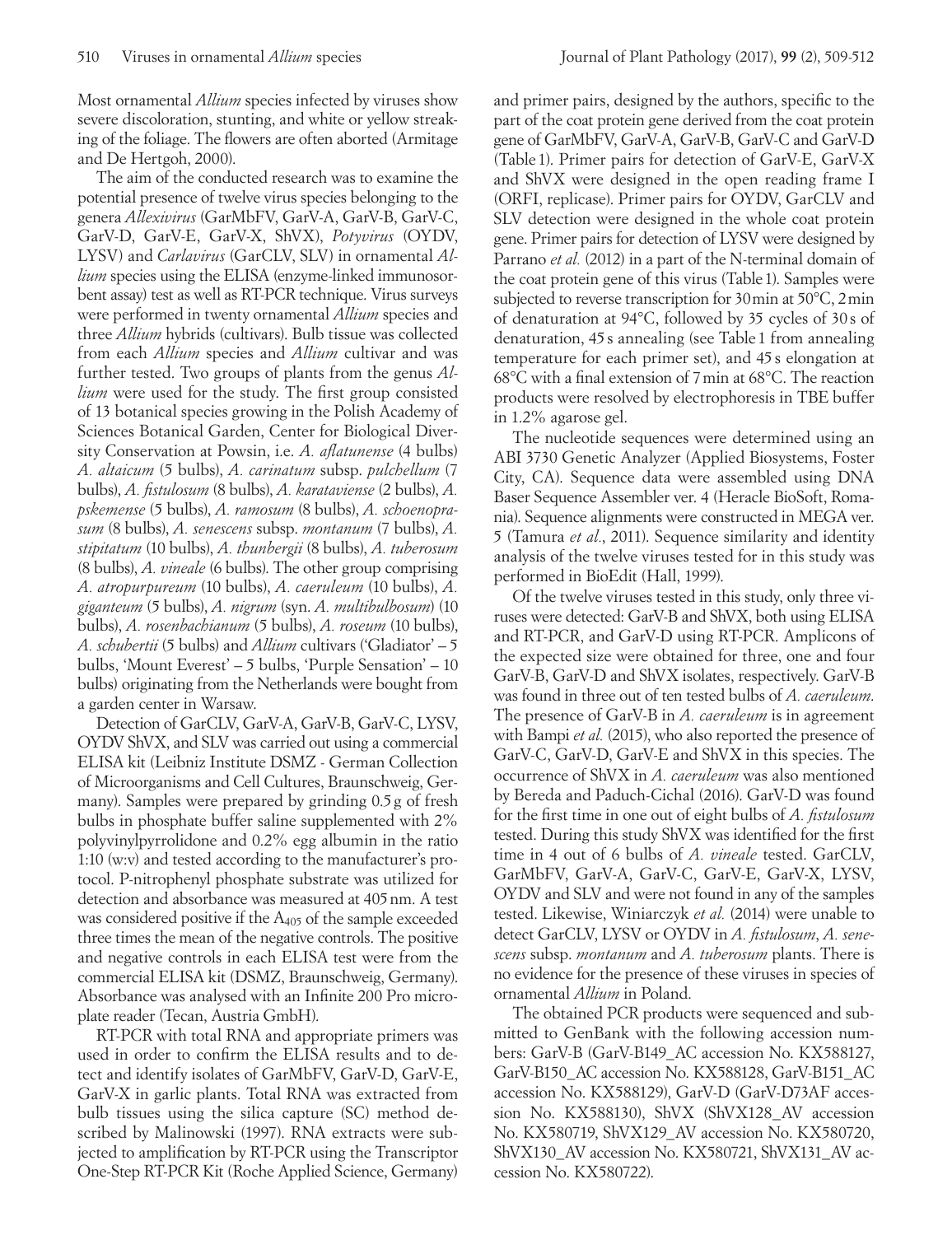| Virus                | Primer sequence |                                                                          | Product size (bp) | Annealing temperature $(C)$ |
|----------------------|-----------------|--------------------------------------------------------------------------|-------------------|-----------------------------|
| $GarV-A1$            | F<br>R          | 5'-ATGTCGAATCCAACTCAGTCG-3'<br>5'-AGACCATGTTGGTGGCGCG-3'                 | 444               | 52                          |
| $GarV-B1$            | F<br>R          | 5'-TGACGGGCAAACAGCAGAATAA-3'<br>5'-ATATAGCTTAGCGGGTCCTTC-3'              | 576               | 49                          |
| $GarV-C1$            | F<br>R          | 5'-TTGCTACCACAATGGTTCCTC-3'<br>5'-TACTGGCACGAGTTGGGAAT-3'                | 679               | 51                          |
| $GarV-D1$            | F<br>R          | 5'-AAGGAGCTACACCGAAGGAC-3'<br>5'-TAAAGTCGTGTGGATGCATCAGA-3'              | 456               | 50                          |
| $GarV-E1$            | F<br>R          | 5'-TTGCTAGACCACCTCAGTATTGAGAA-3'<br>5'-TAT TGG GCG TAC ATC GGT GACTGT-3' | 458               | 55                          |
| $GarV-X1$            | F<br>R          | 5'-GCGGTAATATCTGACACGCTCCA-3'<br>5'-ACGTTAGCTTCACTGGGGTAGAATAT-3'        | 286               | 55                          |
| GarMbFV <sup>1</sup> | F<br>R          | 5'-ATGAACGACCCTGTTGACC-3'<br>5'-TCAGAACGTAATCATGGGAG-3'                  | 461               | 49                          |
| ShVX <sup>1</sup>    | F<br>R          | 5'-ACCGAAATCACAGTTAACTCCTTTGG-3'<br>5'-TCTACGGTTGTCGATTTTGTGCGT-3'       | 800               | 54                          |
| GarCLV <sup>1</sup>  | F<br>R          | 5'-TTATAGGGACGGCACAAAATCAATCA-3'<br>5'- AATAGCACTCCTAGAACAACCATT-3'      | 1417              | 54                          |
| SLV <sup>1</sup>     | F<br>R          | 5'-AATYATTTACAATCGTCCAGCTA-3'<br>5'-ATAATATCAATCAAATMCACACAATT-3'        | 1303              | 48                          |
| LYSV <sup>2</sup>    | F<br>R          | 5'- ACAAGTAAGAAACAGAAGGACAGC-3'<br>5'-GAGGTTCCATTTTCAATGCACCAC-3'        | 363               | 63                          |
| OYDV <sup>1</sup>    | F<br>R          | 5'-TAGGGTTGGATTATGATTTCTCGA-3'<br>5'-TAGTGGTACACCACATTTCGT-3'            | 1278              | 50                          |

**Table1.** RT-PCR primer pairs specific to the segment of GarV-A, GarV-B, GarV-C, GarV-D, GarV-E, GarV-X, GarMbFV, ShVX, GarCLV, SLV, LYSV and OYDV RNA, product size and annealing temperature.

1Primer pairs designed by the authors.

2Primer pair designed by Parrano *et al.* (2012).

In all three GarV-B isolates, the length of the obtained nucleotide sequences was 538 nucleotides (nts), and the isolates shared nt and amino acid (aa) identities of 99-100%. The Polish GarV-B isolates obtained from *A. caeruleum* plants showed 93% nucleotide sequence identity with the Argentinean GarV-B isolate Messi 13 (KM379144.1) from garlic (*A. sativum*), 92% nucleotide sequence identity with a large group of isolates from Japan, the Czech Republic, Spain and Australia, and 90- 91% with the rest of the GenBank-deposited sequences of isolates from the Czech Republic, Poland, Iran, Sudan, China, Spain, Japan and Brazil.

In the four ShVX isolates the length of the obtained nucleotide sequences was 780 nts and the isolates shared 99-100% nt and 100% aa identity. The Polish ShVX isolates from *A. vineale* showed 99 to 100% nucleotide sequence identity with the Polish isolates from *A. caeruleum*, 97% with the Italian ShVX isolate P10 (KT898125) from shallot and 95% with a Russian ShVX isolate (JX310755) from shallot.

The length of the amplicon sequence of the Polish GarV-D isolate from *A. fistulosum* was 464 nts. The Polish GarV-D isolate showed the highest nucleotide sequences identity (99%) with Polish (KF446187.1) and Korean (AF519572.1) GarV-D garlic isolates. High sequence identity (96-98%) was also identified between isolate GarV-D73AF and 13 isolates from Poland and one isolate from Brazil. The remaining isolates from GenBank shared 88-91% nucleotide sequence identity with the isolate GarV-D73AF.

The information concerning the occurrence of allexiviruses, in particular in ornamental *Allium* plants, is important for virus indexing for the production of virus-free propagative material. Infected *A. caeruleum*, *A. fistulosum* and *A. vineale* plants may constitute a potential source of allexiviruses for garlic crops. *Aceria tulipae* is commonly known to participate in the transmission of allexiviruses. Despite their slow walking, minute eriophyid mites can disperse for long distances on air currents or specific animal carriers. Dispersal by wind was reported most frequently, and this was clearly dominant over any other mode of dispersal. Two other modes, i.e. by carriers and ambulatory, occurred rarely when compared to dispersal by wind, whereas dispersal by rain had the lowest frequency (Michalska *et al.*, 2010).

This report presents the results of the detection and identification of GarV-B, GarV-D and ShVX in some species of ornamental *Allium* plants that might act as sources of viral dispersal to the cultivated species.

Currently, ornamental *Allium* plants are becoming more and more popular. They are plants with highly ornamental flowers grown increasingly frequently in flower gardens. Moreover, they have major esthetic qualities and are an important addition to winter bouquets. Therefore, they can be a source of different viruses, not only allexiviruses. Thus, further research into ornamental *Allium* plant health is needed.